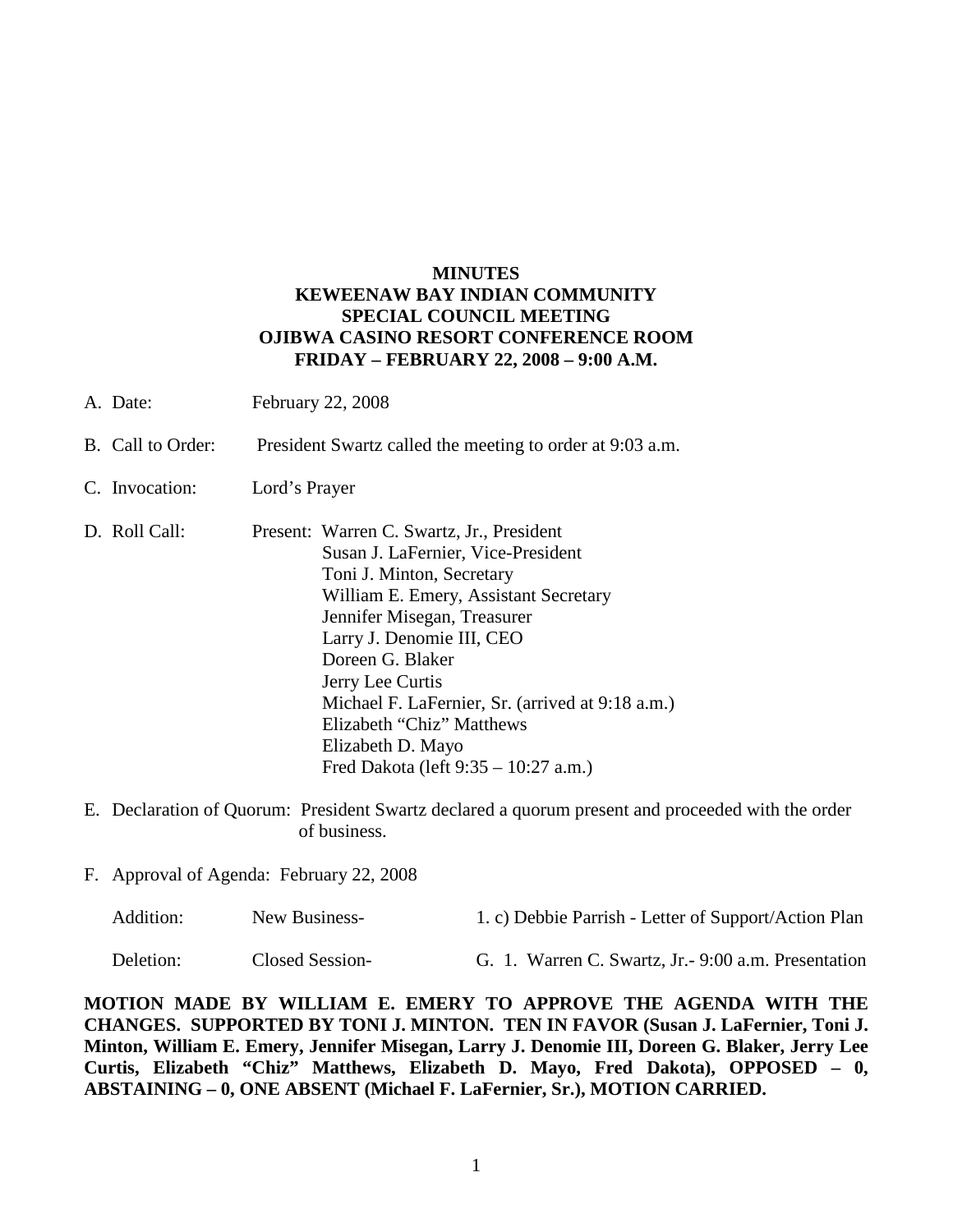- G. For Your Information:
	- 1. A copy of the VOIGT Task Force Meeting Minutes from January 10, 2008 held at Lac Vieux Desert
	- 2. A copy of the Gaming Commission Meeting Minutes for 01/08/08, 01/16/08 & 01/29/08
	- 3. A letter of support for the Laird Township grant request for playground equipment
	- 4. GTECH acquisition of Atronic Americas LLC Letter from Bruce & Trachok
	- 5. A copy of the approved Marquette Health & Hardship Fund
- H. Approval of Meeting Minutes:
	- 1. December 20, 2007

**MOTION MADE BY LARRY J. DENOMIE III TO APPROVE THE DECEMBER 20, 2007 MEETING MINUTES WITH THE CHANGE. SUPPORTED BY TONI J. MINTON. TEN IN FAVOR (Susan J. LaFernier, Toni J. Minton, William E. Emery, Jennifer Misegan, Larry J. Denomie III, Doreen G. Blaker, Jerry Lee Curtis, Elizabeth "Chiz" Matthews, Elizabeth D. Mayo, Fred Dakota), OPPOSED – 0, ABSTAINING – 0, ONE ABSENT (Michael F. LaFernier, Sr.), MOTION CARRIED.**

2. January 5, 2008

**MOTION MADE BY LARRY J. DENOMIE III TO APPROVE THE JANUARY 5, 2008 MEETING MINUTES WITH THE CHANGES. SUPPORTED BY TONI J. MINTON. TEN IN FAVOR (Susan J. LaFernier, Toni J. Minton, William E. Emery, Jennifer Misegan, Larry J. Denomie III, Doreen G. Blaker, Jerry Lee Curtis, Elizabeth "Chiz" Matthews, Elizabeth D. Mayo, Fred Dakota), OPPOSED – 0, ABSTAINING – 0, ONE ABSENT (Michael F. LaFernier, Sr.), MOTION CARRIED.**

## **Mike LaFernier arrived at 9:18 a.m.**

- I. Old Business:
	- 1. Debbie Williamson ANA Grant Resolution KB-1602-2008. This is for a 3-year grant beginning September 2008 up to \$200,000.00 maximum under Category III Native Language Project Implementation with a 20% in-kind match. The deadline to apply is March  $12<sup>th</sup>$ .

**MOTION MADE BY ELIZABETH D. MAYO TO APPROVE RESOLUTION KB-1602-2008. SUPPORTED BY WILLIAM E. EMERY. ALL IN FAVOR (Susan J. LaFernier, Toni J. Minton, William E. Emery, Jennifer Misegan, Larry J. Denomie III, Doreen G. Blaker, Jerry Lee Curtis, Michael F. LaFernier, Sr., Elizabeth "Chiz" Matthews, Elizabeth D. Mayo, Fred Dakota), OPPOSED – 0, ABSTAINING – 0, ABSENT - 0, MOTION CARRIED.**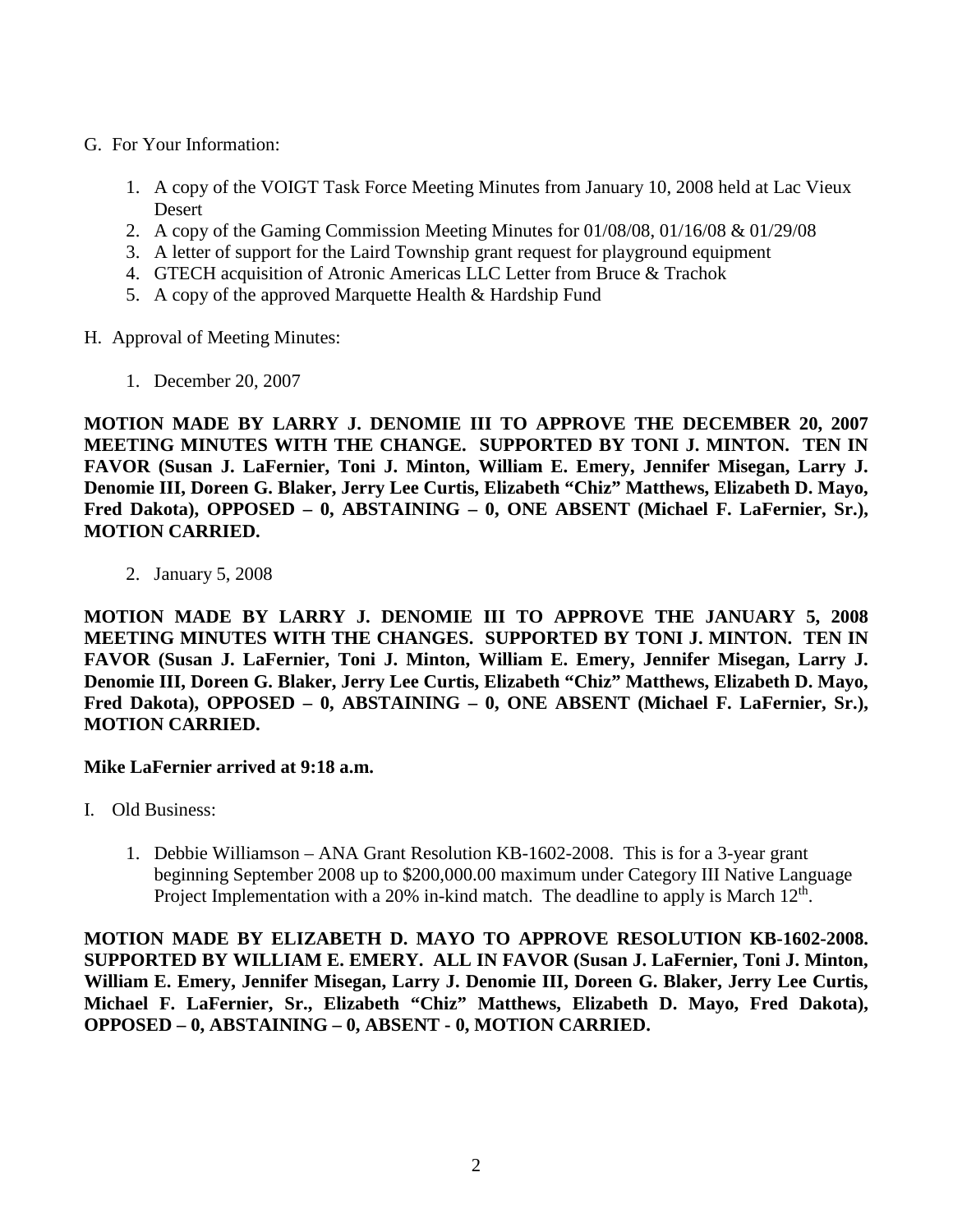2. Warren C. Swartz, Jr., President – Petition – President Swartz stated that the objective is to determine whether the petition has sufficient merit to proceed.

Larry Denomie stated that the wording of the petition, in what they're asking for, cannot be done.

**MOTION MADE BY LARRY J. DENOMIE III TO NOT MOVE FORWARD WITH THE PETITION. SUPPORTED BY MICHAEL F. LAFERNIER, SR. TEN IN FAVOR (Susan J. LaFernier, Toni J. Minton, William E. Emery, Jennifer Misegan, Larry J. Denomie III, Doreen G. Blaker, Jerry Lee Curtis, Michael F. LaFernier, Sr., Elizabeth D. Mayo, Fred Dakota), ONE OPPOSED (Elizabeth "Chiz" Matthews), ABSTAINING – 0, ABSENT - 0, MOTION CARRIED.**

- J. New Business:
	- 1. Debbie Parrish, OCC President a) CDA Advisor Reimbursement Request from Mary DeLine

Mary is requesting the Tribe to pay for the advising she provided to two employees of the Pre-Primary Program. Larry will obtain more information from Lisa Denomie, Pre-Primary Program Director, to find out if it can be paid out of her budget.

## **Fred Dakota left at 9:35 a.m.**

- b) Update with the Higher Learning Commission, Service Agreement, Action Plan Mary Breslin would like to have the visit moved from September to November or December as the PIF will be sent to a consultant for review. She also recommended that OCC draft the funding agreement.
- c) Letter of Support for OCC Financial Assistance for \$150,000.00

**MOTION MADE BY TONI J. MINTON TO APPROVE A LETTER OF SUPPORT IN APPLYING FOR FINANCIAL ASSISTANCE FROM THE SHAKOPEE TRIBE FOR A STUDENT SERVICES PROGRAM. SUPPORTED BY LARRY J. DENOMIE III. TEN IN FAVOR (Susan J. LaFernier, Toni J. Minton, William E. Emery, Jennifer Misegan, Larry J. Denomie III, Doreen Blaker, Jerry Lee Curtis, Michael F. LaFernier, Sr., Elizabeth "Chiz" Matthews, Elizabeth D. Mayo), OPPOSED – 0, ABSTAINED - 0, ONE ABSENT (Fred Dakota), MOTION CARRIED.** 

2. Cheryl Pilato (see letter) – Donation Request for assistance due to Rick Geroux's hospitalization in January.

**MOTION MADE BY DOREEN G. BLAKER TO APPROVE \$200.00 FOR CHERYL PILATO'S DONATION REQUEST. SUPPORTED BY JERRY LEE CURTIS. NINE IN FAVOR (Susan J. LaFernier, Toni J. Minton, William E. Emery, Larry J. Denomie III, Doreen G. Blaker, Jerry Lee Curtis, Michael F. LaFernier, Sr., Elizabeth "Chiz" Matthews, Elizabeth D. Mayo), OPPOSED – 0, ONE ABSTAINING (Jennifer Misegan), ONE ABSENT (Fred Dakota), MOTION CARRIED.**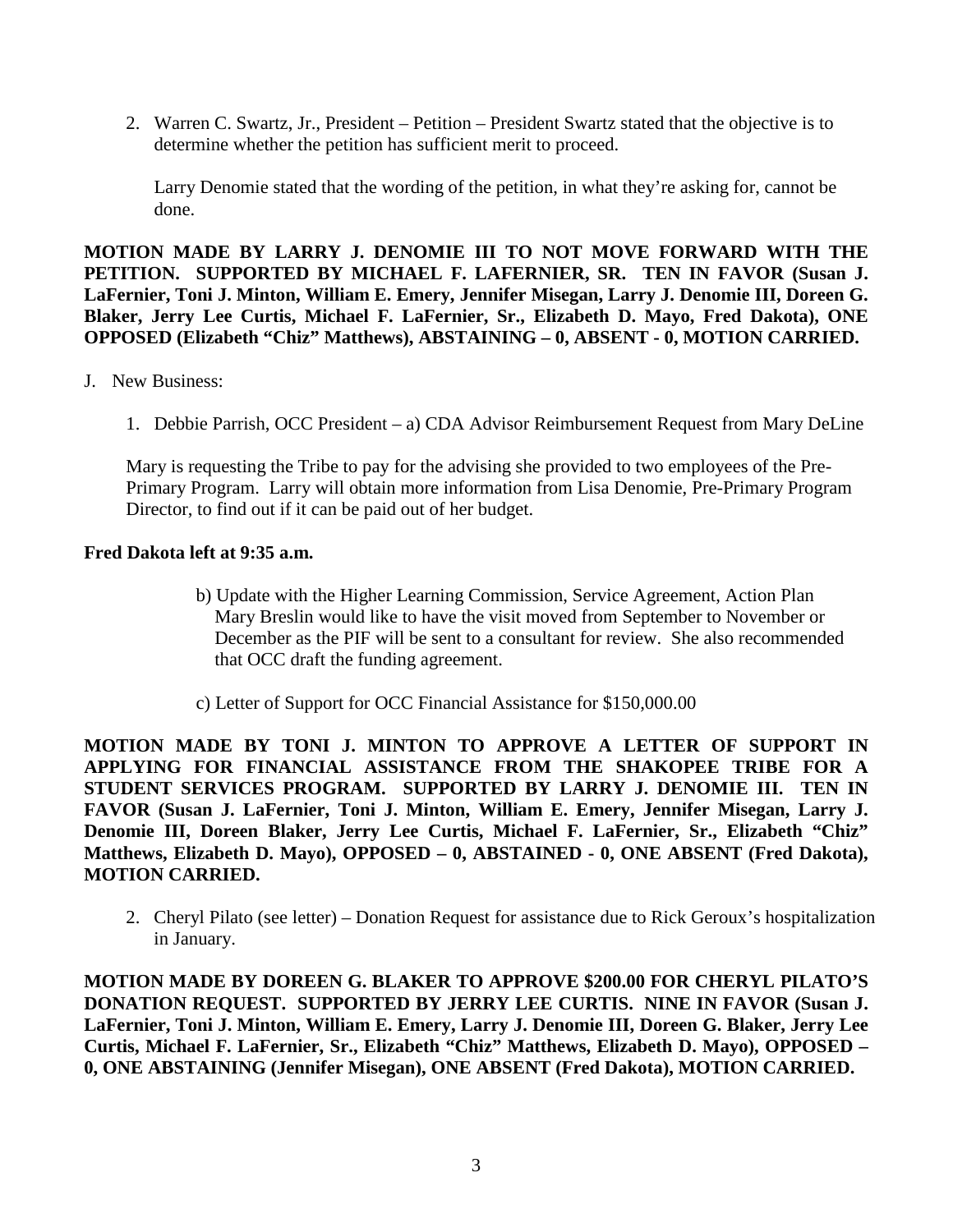### **Break: 9:54 – 10:10 a.m.**

3. Sarah Smith, Assistant CEO/Eddy Edwards (not present) – Ojibwa Seniors Building Renovation and Expansion Budget Modification and Change Order. There have been 5 change orders so far. She requested \$53,701.00 additional over the contingency amount for change orders 6  $\&$  7. The completion date is now May 15<sup>th</sup>.

**MOTION MADE BY DOREEN G. BLAKER TO APPROVE CHANGE ORDER #6 AND #7 IN THE AMOUNT OF \$53,701.00. SUPPORTED BY ELIZABETH "CHIZ" MATTHEWS. NINE IN FAVOR (Susan J. LaFernier, Toni J. Minton, William E. Emery, Jennifer Misegan, Larry J. Denomie III, Doreen G. Blaker, Jerry Lee Curtis, Elizabeth "Chiz" Matthews, Elizabeth D. Mayo), OPPOSED – 0, ONE ABSTAINING (Michael F. LaFernier, Sr.), ONE ABSENT (Fred Dakota), MOTION CARRIED.**

## **Fred Dakota arrived at 10:27 a.m.**

K. Closed Session:

- 1. **1:00 p.m. – Grievance Hearing - Case # 002-08**
- 2. Ed Janisse, Radio Vanilla Gorilla Productions Contract
- 3. Larry Denomie, CEO a) Review of Economic Developer Applications

b) OCC Funding Agreement Review

c) Emergency Funding Request

- 4. Cherie Dakota, Health Director Tribal Health Fund Budget (She will attend another meeting)
- 5. Toni Minton, Secretary
- 6. Jennifer Misegan, Treasurer Donations
- 7. John Baker, Attorney

**MOTION MADE BY ELIZABETH "CHIZ" MATTHEWS TO GO INTO CLOSED SESSION AT 10:22 A.M. SUPPORTED BY TONI J. MINTON. NINE IN FAVOR (Susan J. LaFernier, Toni J. Minton, William E. Emery, Jennifer Misegan, Larry J. Denomie III, Doreen G. Blaker, Jerry Lee Curtis, Michael F. LaFernier, Sr., Elizabeth "Chiz" Matthews), TWO OPPOSED (Elizabeth D. Mayo, Fred Dakota), ABSTAINING - 0, ABSENT - 0, MOTION CARRIED.**

**Lunch: 11:50 a.m. – 1:03 p.m.**

**Break: 3:07 – 3:19 p.m.**

**MOTION MADE BY MICHAEL F. LAFERNIER, SR. TO GO INTO OPEN SESSION AT 4:00**  P.M. SUPPORTED BY WILLIAM E. EMERY. ALL IN FAVOR (Susan J. LaFernier, Toni J. **Minton, William E. Emery, Jennifer Misegan, Larry J. Denomie III, Doreen G. Blaker, Jerry Lee Curtis, Michael F. LaFernier, Sr., Elizabeth "Chiz" Matthews, Elizabeth D. Mayo, Fred Dakota), OPPOSED – 0, ABSTAINING – 0, ABSENT - 0, MOTION CARRIED.**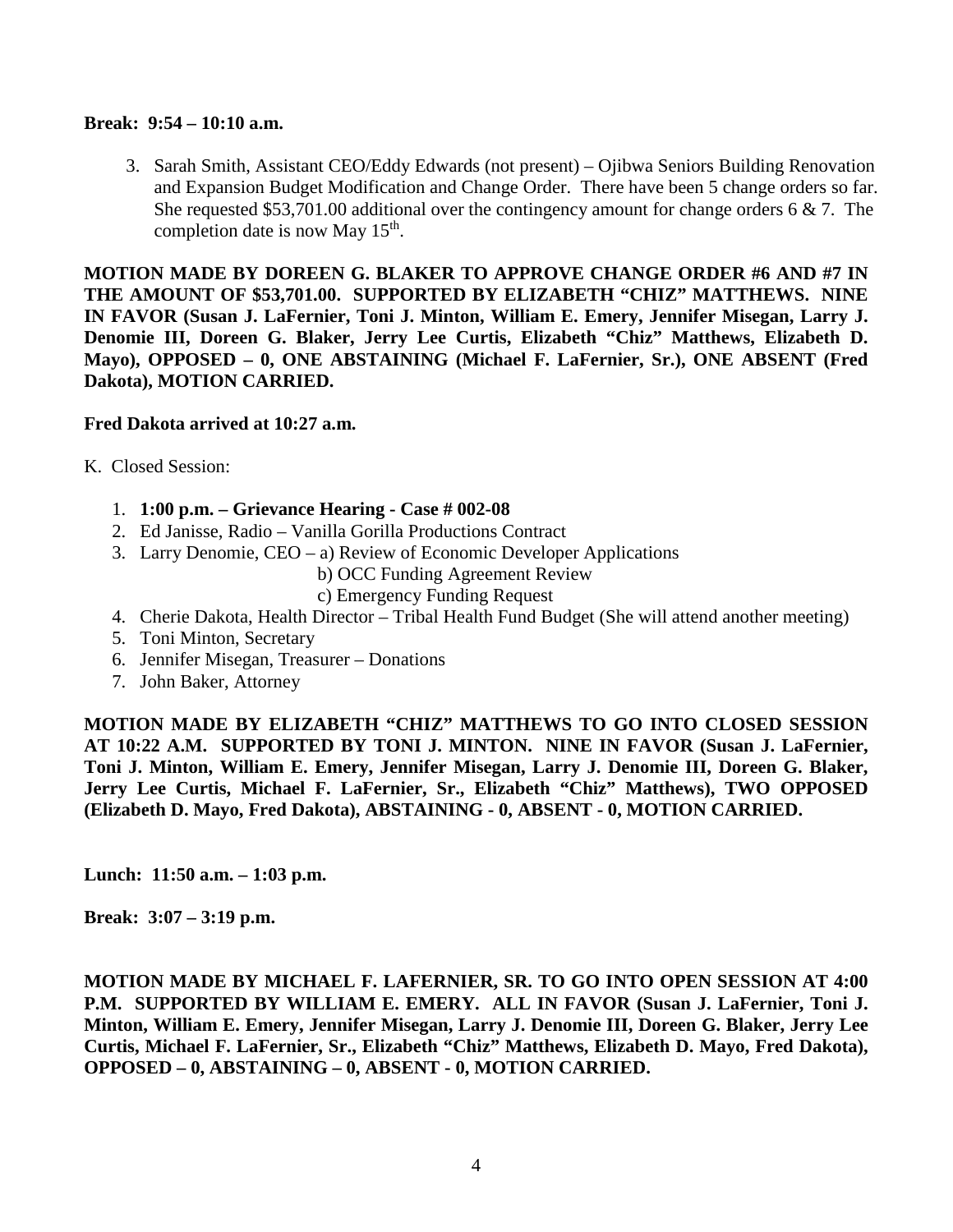Donations for February 2008-

**MOTION MADE BY JENNIFER MISEGAN TO APPROVE THE FOLLOWING DONATIONS FOR FEBRUARY: \$300.00 FOR THE STUDENT WRITER'S ORGANIZATION OF KBOCC, \$500.00 TO THE LAIRD TOWNSHIP GOVERNMENT FOR PLAYGROUND EQUIPMENT, \$250.00 FOR THE BROWNIE TROOP #400, \$500.00 FOR THE BARAGA ATHLETIC BOOSTER CLUB ELEMENTARY BASKETBALL TOURNAMENT, \$1000.00 CAMPAIGN DONATION FOR PALLONE FOR CONGRESS AND A \$500.00 SPONSORSHIP FOR THE NATIONAL INDIAN COUNCIL ON AGING ANNUAL CONVENTION. SUPPORTED BY MICHAEL F. LAFERNIER, SR. ALL IN FAVOR (Susan J. LaFernier, Toni J. Minton, William E. Emery, Jennifer Misegan, Larry J. Denomie III, Doreen Blaker, Jerry Lee Curtis, Michael F. LaFernier, Sr., Elizabeth "Chiz" Matthews, Elizabeth D. Mayo, Fred Dakota), OPPOSED – 0, ABSTAINED - 0, ABSENT - 0, MOTION CARRIED.** 

Vanilla Gorilla Performance Agreements-

**MOTION MADE BY LARRY J. DENOMIE III TO APPROVE THE VANILLA GORILLA PERFORMANCE AGREEMENTS WITH WCUP IN THE AMOUNT OF \$1900.00 AND WGLI IN THE AMOUNT OF \$1600.00 AND TO HAVE THE PRESIDENT SIGN THE AGREEMENTS. SUPPORTED BY ELIZABETH D. MAYO. TEN IN FAVOR (Susan J. LaFernier, Toni J. Minton, William E. Emery, Jennifer Misegan, Larry J. Denomie III, Doreen G. Blaker, Jerry Lee Curtis, Elizabeth "Chiz" Matthews, Elizabeth D. Mayo, Fred Dakota), OPPOSED – 0, ONE ABSTAINING (Michael F. LaFernier, Sr.), ABSENT - 0, MOTION CARRIED.**

President's Salary-

**MOTION MADE BY ELIZABETH D. MAYO TO SET THE PRESIDENT'S SALARY AT \$28.00 PER HOUR WITH FULL BENEFITS. SUPPORTED BY JERRY LEE CURTIS. TEN IN FAVOR (Toni J. Minton, William E. Emery, Jennifer Misegan, Larry J. Denomie III, Doreen Blaker, Jerry Lee Curtis, Michael F. LaFernier, Sr., Elizabeth "Chiz" Matthews, Elizabeth D. Mayo, Fred Dakota), OPPOSED – 0, ONE ABSTAINED (Susan J. LaFernier), ABSENT - 0, MOTION CARRIED.** 

**MOTION MADE BY ELIZABETH "CHIZ" MATTHEWS TO RESCIND THE PROHIBITION OF WEAPONS MOTION MADE ON FEBRUARY 7TH, 2008 BUT TO CONTINUE WITH THE POLICY REVISION. SUPPORTED BY JERRY LEE CURTIS. ALL IN FAVOR (Susan J. LaFernier, Toni J. Minton, William E. Emery, Jennifer Misegan, Larry J. Denomie III, Doreen Blaker, Jerry Lee Curtis, Michael F. LaFernier, Sr., Elizabeth "Chiz" Matthews, Elizabeth D. Mayo, Fred Dakota), OPPOSED – 0, ABSTAINED - 0, ABSENT - 0, MOTION CARRIED.**